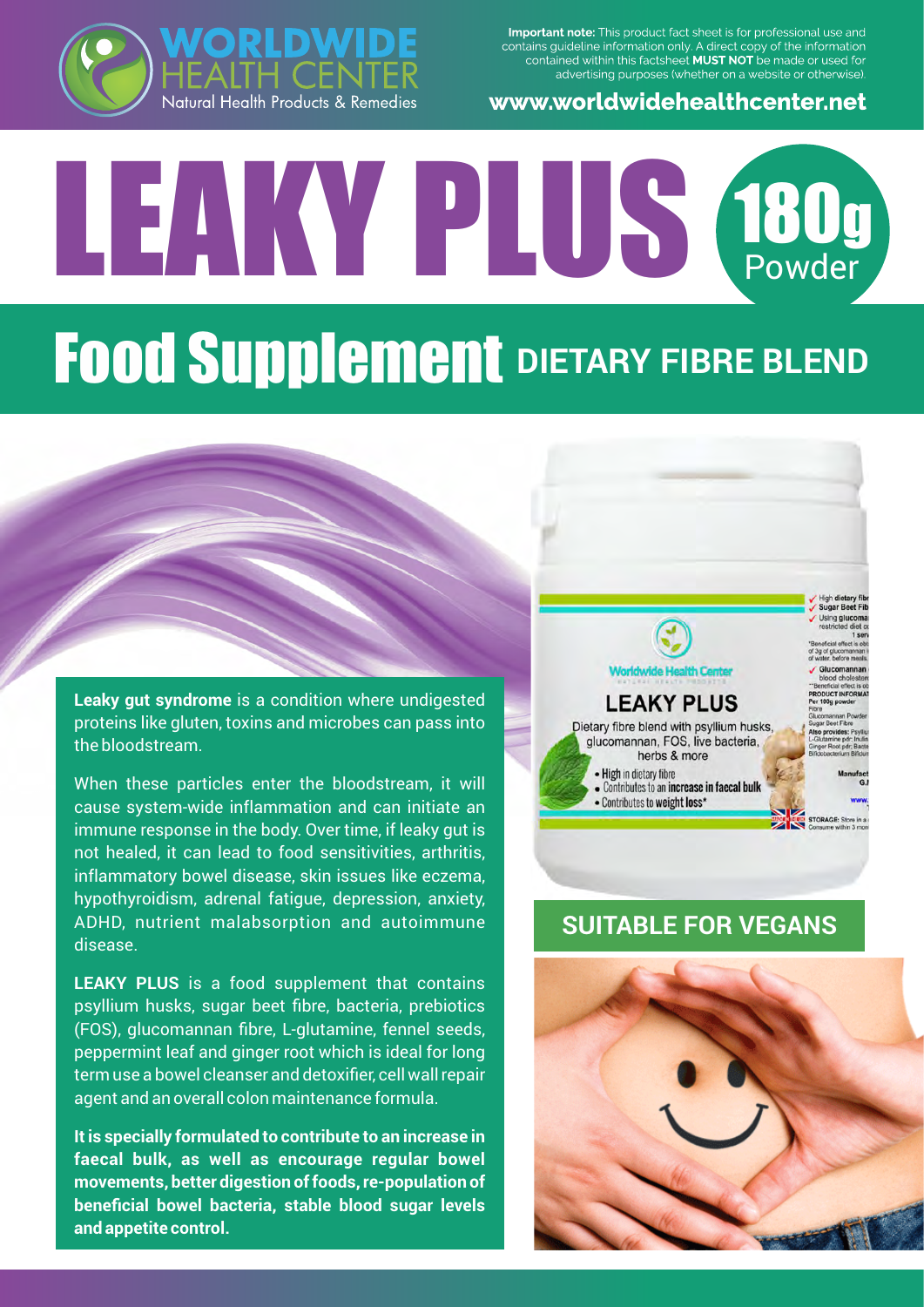# **PRODUCT INFORMATION**

#### **Each 5 g blend provides:**

Dietary Fibre - **3.5g** Glucomannan Powder - **1.05g** Sugar Beet Fibre - **0.33g**

**NO ADDED:** artificial colours, flavourings, preservatives, dairy products, gluten, lactose, soya, sugar, wheat and yeast.

**Ingredients:** Psyllium Husk powder (Plantago ovata); Glucomannan; Sugar Beet; L-Glutamine; Inulin (Fructo-Oligosaccharides); Fennel Seed; Peppermint Leaf; Ginger Root; Bacteria blend: Lactobacillus Acidophilus, Bifidobacterium Bifidum; Sweetener: Stevia Leaf Extract (Steviol glycosides).

**Directions:** 1 serving = 5g (1 heaped teaspoon)

Add 1 to 2 teaspoon of powder (5 g to 10 g) to a small amount of water or juice (1/4 of a glass). Take 1 to 3 times daily.

#### **CAUTION:**

- Do not exceed the recommended daily intake.
- Food supplements should not be used as a substitute for a varied diet and healthy lifestyle.
- Consult your doctor before taking supplements or changing your diet.
- Taking without water can cause chocking. Try to use a minimum of 250 ml liquid per 1 heaped teaspoon.

**\*These statements have not been evaluated by the FDA or EFSA. This product is not intended to diagnose, treat, cure or prevent any disease.**

### **BENEFITS**

- $\checkmark$  Bowel wall cleanser and bulking agent
- $\checkmark$  Increased peristalsis and healthy digestion
- $\checkmark$  Gut wall repair and protection
- $\times$  Immune system support
- $\checkmark$  Healthy balance of gut microflora
- $\times$  Appetite control
- $\times$  Increased satiety
- $\times$  Natural weight loss

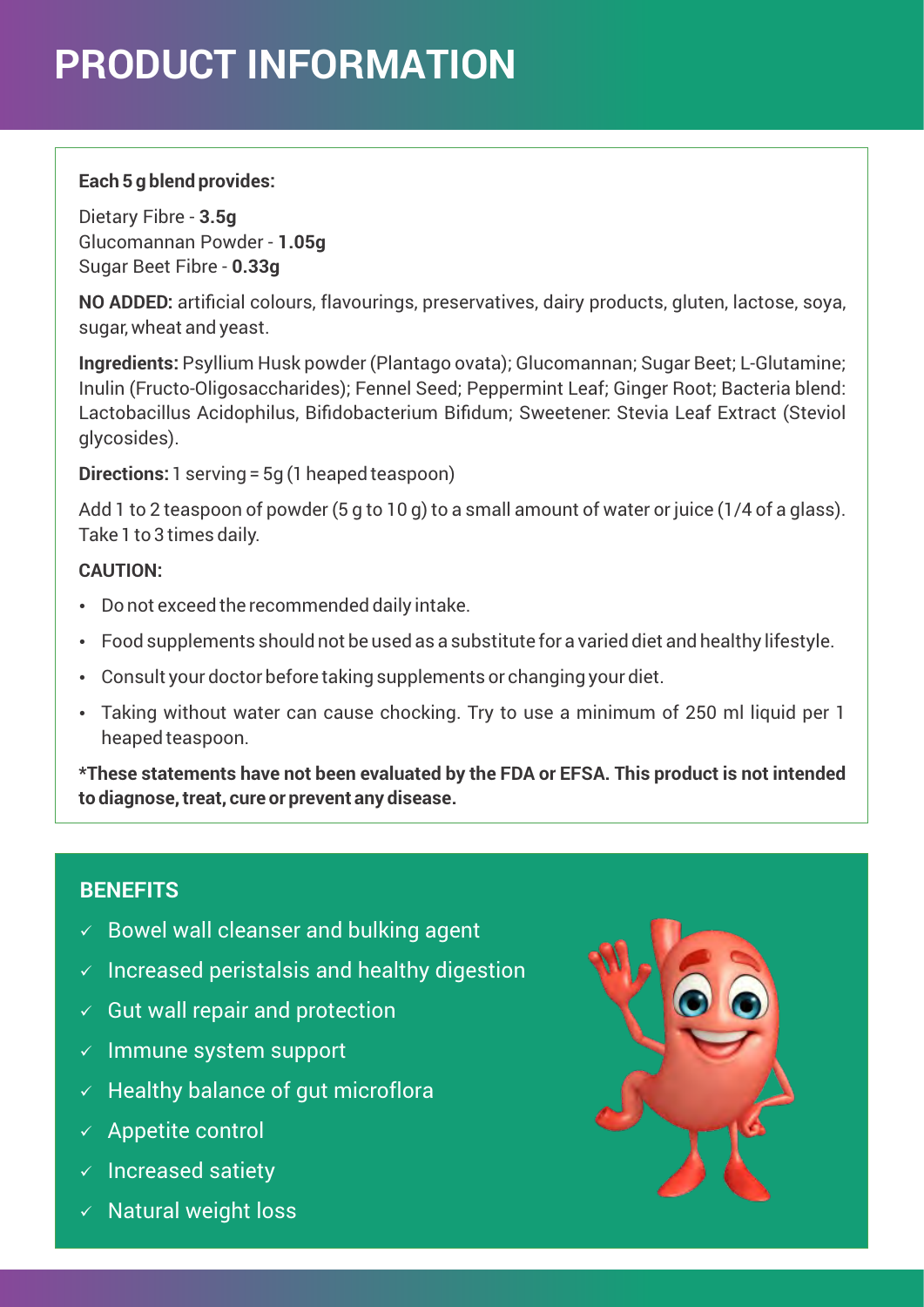## **ABOUT THE INGREDIENTS**

**SUGAR BEET FIBRE:** Sugar beet fibre has been included in this formula because it has been scientifically proven to contribute to an increase in faecal bulk in two ways: the insoluble components of the fibre increase faecal bulk by absorbing water in the large intestine, while the soluble components are fermented by bacteria in the large intestine leading to an increase in bacterial mass. As such, this source of fibre may have a beneficial physiological effect for people who want to improve or maintain a normal bowel function.

**PSYLLIUM HUSK:** Psyllium husk is rich in soluble fibre and is therefore an ideal dietary supplement for anyone who wishes to maintain regular and healthy bowels. It is a retention fibre, which gives bulk to stools by absorbing water - as much as 20 times its own weight! This gives the bowel wall something to work on and lets it push matter through quickly via peristalsis. Fibre also stimulates natural bacteria in the bowel. Traditionally, most fibre in the average diet comes from wheat bran, but for people with food intolerances / allergies and sensitive cell walls, the rough wheat bran can cause irritation and sometimes make matters worse. When water is added to psyllium husks, a soft gel is formed, which helps unwanted waste-matter and toxins in the colon to be 'swept' through smoothly and efficiently, with no straining or discomfort.

**GLUCOMANNAN:** Glucomannan is a water-soluble polysaccharide that is classed as a form of soluble dietary fibre and is usually derived from konjac root. As such, it is widely used for the treatment of constipation, because it can decrease digestive transit time and is viewed as a "bulkforming laxative".

**L-GLUTAMINE:** L-Glutamine is an important amino acid, required by the human body for many repair and maintenance functions such as: maintaining the tissue integrity of the digestive system, providing fuel to the brain, supporting the immune system, helping to maintain and repair muscle tissue, synthesising protein, providing a primary fuel source for enterocytes (the cells lining the inside of the small intestine).

The digestive system wall lining is constantly being eroded and irritated by, for example, food particles, parasites, medication and yeast. Over time, small holes can develop, thereby permitting potentially harmful substances to enter the bloodstream and access other parts of the body. This is commonly referred to as "leaky gut syndrome". L-Glutamine feeds the gut wall cells, enabling constant replacement and repair and protecting against damage.

**FRUCTO-OLIGOSACCHARIDES (FOS):** These are non-digestible carbohydrates or sugars that occur naturally throughout the plant kingdom in vegetables such as artichokes, asparagus, salsify, leeks, onions, garlic and chicory. As they are nondigestible, they pass through the human digestive tract virtually unchanged. When the FOS reach the colon, they are used by friendly bacteria (known as bifidobacteria or bifidus) for growth and multiplication. These probiotics in the digestive tract are required for the complete digestion and absorption of nutrients, detoxification and elimination processes and help to boost the immune system.